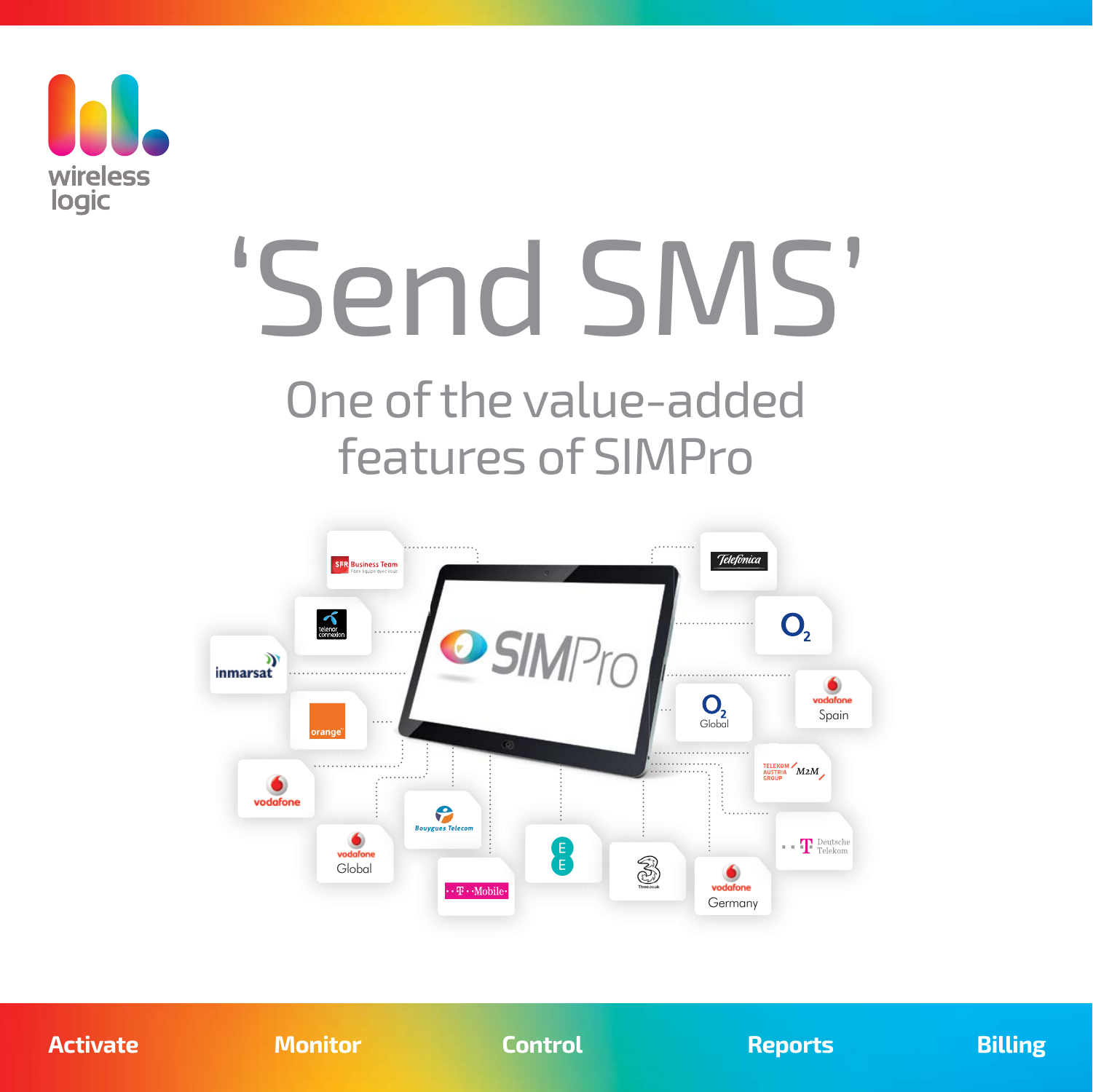

SIMPro is Wireless Logic's online provisioning platform-as-a-service (PaaS) which empowers users to manage entire multi-network SIM estates from one simple to use and intuitive window.

SIMPro, now in its fourth upgrade is more intuitive, user-friendly, and tailored to the needs of Wireless Logic's customer base.

#### **NEW SIMPro at a glance**

Manage your entire SIM estate - across ALL mobile network Operators (MNOs), by SIM, groups of SIMs or entire bases - all controlled across SIMPro's brand new 'customer dashboard'.

- > Activate, bar, refresh, progress report and SIM swap
- > Works across our growing number of MNOs and satellite bearer services
- > Manage and change services (e.g. roaming enabled)
- > 'Customer Solutions' Utilise tailored tariffs identified and matched to specific applications
- > Manage billing
- > Plus new added value services SMS, Mapping Solutions in conjunction with HERE, Real-time data usage in conjunction with NetPro, Aggregation management viewing same tariff/network SIM pools.

# **SIM**Pro Focus on SMS…

'Send SMS' is a key feature of the SIMPro platform. Developed and powered in partnership with sector-leading technology, the SMS tools within SIMPro provide industrial strength sending and receiving functionality that is SECURE, RELIABLE and SIMPLE to USE.

|                           |                        |                        |                                        | CARS Chang #36 Date #30+ Ellipton Ellen Ellipt Bit- |                             |                                                                                                                                                                                                                                                                                                                                                                                           |
|---------------------------|------------------------|------------------------|----------------------------------------|-----------------------------------------------------|-----------------------------|-------------------------------------------------------------------------------------------------------------------------------------------------------------------------------------------------------------------------------------------------------------------------------------------------------------------------------------------------------------------------------------------|
| Send SMS                  |                        |                        |                                        |                                                     | Farmer to define your Louis |                                                                                                                                                                                                                                                                                                                                                                                           |
| Server.                   |                        |                        |                                        |                                                     |                             |                                                                                                                                                                                                                                                                                                                                                                                           |
| <b>Respect Strate</b>     |                        | Woog Drah              |                                        |                                                     |                             |                                                                                                                                                                                                                                                                                                                                                                                           |
| bestive.                  |                        | <b>Honoye Templers</b> |                                        |                                                     |                             |                                                                                                                                                                                                                                                                                                                                                                                           |
| m                         | ٠                      | Inclament              |                                        |                                                     | v                           |                                                                                                                                                                                                                                                                                                                                                                                           |
| <b>Send To</b>            |                        | <b>Strings</b>         |                                        |                                                     |                             |                                                                                                                                                                                                                                                                                                                                                                                           |
| Free players cover lines. | <b>Legal</b>           |                        |                                        |                                                     |                             |                                                                                                                                                                                                                                                                                                                                                                                           |
|                           |                        |                        |                                        |                                                     |                             |                                                                                                                                                                                                                                                                                                                                                                                           |
|                           |                        | Suita Huma Territo     |                                        |                                                     |                             |                                                                                                                                                                                                                                                                                                                                                                                           |
|                           |                        |                        |                                        |                                                     |                             |                                                                                                                                                                                                                                                                                                                                                                                           |
|                           | <b>Inbox</b><br>$\sim$ |                        | black.                                 | SM'rs Claims # W. SW's Blackson Elem - SWA Class    |                             |                                                                                                                                                                                                                                                                                                                                                                                           |
|                           |                        | <b>Detiveness</b>      | 20 President page                      | Invest to the Union                                 |                             |                                                                                                                                                                                                                                                                                                                                                                                           |
|                           |                        |                        | <b>Bert From</b>                       | 1 Bernard Corner                                    | 1,1000                      | <b>L. Des Recovert</b>                                                                                                                                                                                                                                                                                                                                                                    |
|                           |                        |                        | images.                                | Tel: (Gun) III rawsp bridget                        | ter-auto                    |                                                                                                                                                                                                                                                                                                                                                                                           |
|                           |                        |                        | posterior                              | Test identified by transport                        | termit                      |                                                                                                                                                                                                                                                                                                                                                                                           |
|                           |                        |                        | <b>American</b>                        | Test interest in exempt                             | farmer and it               |                                                                                                                                                                                                                                                                                                                                                                                           |
|                           |                        |                        | <b>Joseph Wales</b><br><b>SHIPPERS</b> | Test hours house hor Victories<br>$\sim$            | <b>Servant</b><br>$\approx$ |                                                                                                                                                                                                                                                                                                                                                                                           |
|                           |                        |                        | postpar                                | $\sim$                                              | $\sim$                      |                                                                                                                                                                                                                                                                                                                                                                                           |
|                           |                        |                        | payment.                               | This is a warring on                                | ter.                        |                                                                                                                                                                                                                                                                                                                                                                                           |
|                           |                        |                        | <b>NORTHERN</b>                        | <b>Back-Hal</b>                                     | tion.                       |                                                                                                                                                                                                                                                                                                                                                                                           |
|                           |                        |                        | search.<br><b>MENTE</b>                | $\rightarrow$<br><b>Art lead</b> clied              | $\sim$<br>ter.              |                                                                                                                                                                                                                                                                                                                                                                                           |
|                           |                        |                        | artmenten.                             | That is bounded to remain to refine                 | fer mit                     |                                                                                                                                                                                                                                                                                                                                                                                           |
|                           |                        |                        | <b>SHAFFERDAY</b>                      | Test several life removal                           | <b>Tell value</b>           |                                                                                                                                                                                                                                                                                                                                                                                           |
|                           |                        |                        | portered                               | The result of the sample                            | tensis                      |                                                                                                                                                                                                                                                                                                                                                                                           |
|                           |                        |                        | portered                               | Total interest research from students               | tenant                      |                                                                                                                                                                                                                                                                                                                                                                                           |
|                           |                        |                        | portener                               | $_{\rm m}$                                          | $\omega_{f}$                |                                                                                                                                                                                                                                                                                                                                                                                           |
|                           |                        |                        | <b>SHIPPING</b>                        | $\omega$<br>Transportant                            | $\sim$                      |                                                                                                                                                                                                                                                                                                                                                                                           |
|                           |                        |                        | permost.<br><b>SERVICE</b>             | <b>Built me</b>                                     | $_{\rm{tot}}$<br>ter.       |                                                                                                                                                                                                                                                                                                                                                                                           |
|                           |                        |                        | seemed or                              | $-1$                                                | $\mathbf{10}$               |                                                                                                                                                                                                                                                                                                                                                                                           |
|                           |                        |                        | seemed                                 | 32 kg - 24                                          | ties.                       |                                                                                                                                                                                                                                                                                                                                                                                           |
|                           |                        |                        | atminst                                | Tel Heyid IS mange by Albert                        | <b>Security</b>             | <b>AUGUSTI</b><br><b>Johnstein 4</b><br>аноние<br><b>HERMITER</b><br><b>MOTOR</b> IN 18<br><b>HOSPHSHI</b><br><b>HERRICH</b><br>HARDHAM SEXS<br><b>MATERIALS</b><br><b>Highard (Gar</b><br><b>SHIPMICH</b><br>patrices to an<br>meinister<br>istratvi dati<br><b>MODINIZIAE</b><br><b>INSURANCE</b><br><b>INSTALLIAN</b><br>isturnati<br>Hertard (SM)<br>retrarti qui<br>2010/01/11 01:38 |
|                           |                        |                        | particular<br><b><i>DISTURBAN</i></b>  | Tel: Hours 12 newspt<br>Tel: Houst 20 Hennet        | telision<br>fare caller     | 20010291044<br><b>SHEEPH IN IT</b>                                                                                                                                                                                                                                                                                                                                                        |

SIMPro is now available via **https://simpro4.wirelesslogic.com**

SIMPro DASHBOARD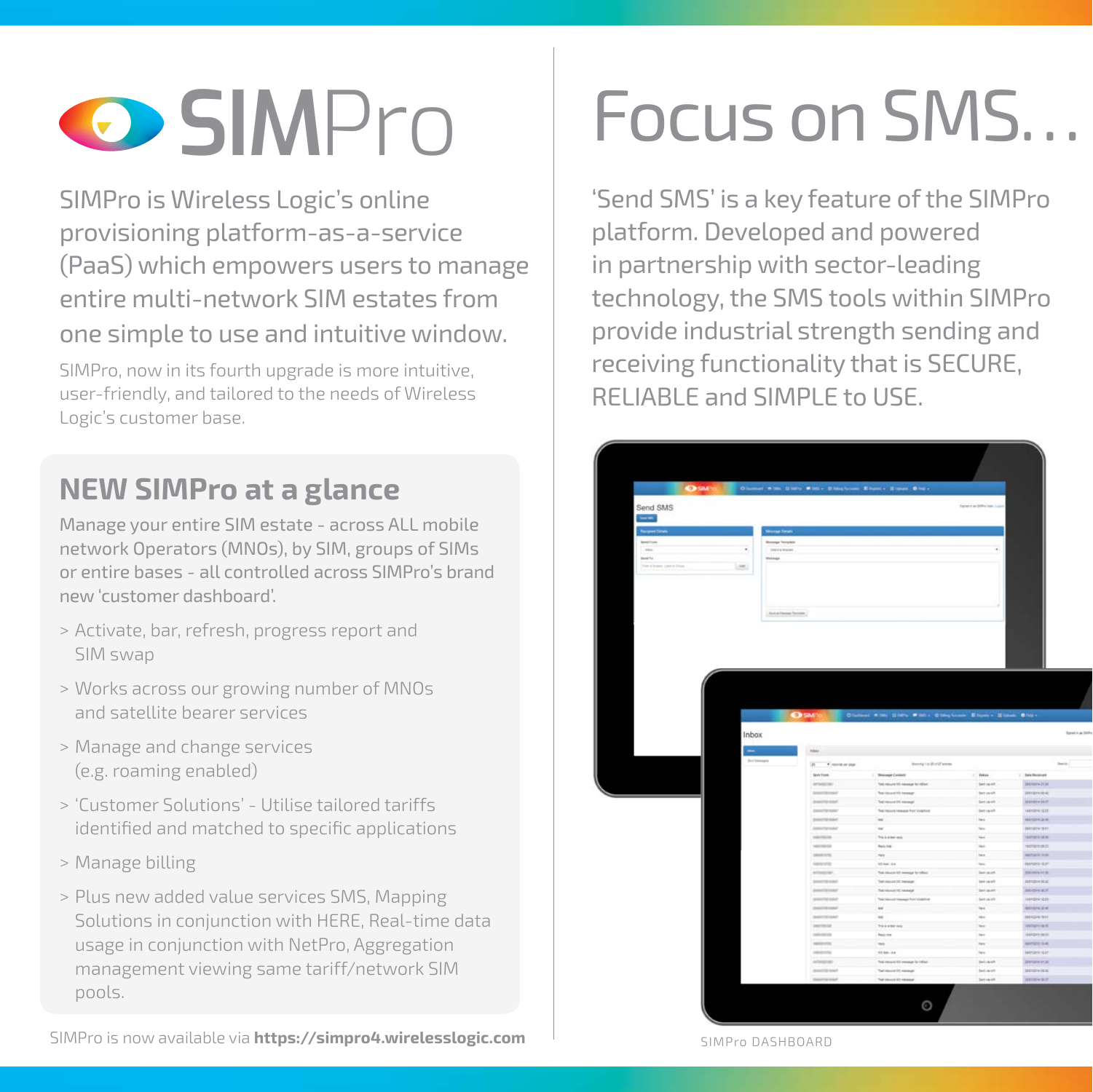#### **Key features:**

- > Enterprise-grade network: the SMS tool within SIMPro is built for the most demanding performance requirements, backed by sector-leading technology
- > User-frendly graphic interface with intuitive design for easy operation
- > XML and SMPP
- > Manage content libraries, locations, groups and more
- > Send singular or aggregated SMS messages to any number of SIM pools, and to any network
- > Track messages: receive automatic updates when a message has either arrived at its destination, failed to reach its destination or you have received a message from somebody else. Base on preferences and permissions, so they'll only be sent to specified users.
- > Create customised and multiple inboxes for two way communication
- > Use your Groups already managed within SIMPro and create tailored Groups for specific SMS related tasks
- > Develop your own templates
- > Set up AT commands
- > Send to assets that sit outside the SIMPro platform
- > Use seamlessly alongside the reporting tools of SIMPro.

## **Strong and compelling commercials**

- > No CAPEX requirement to utilise and/or integrate SIMPro into your M2M operation space
- > Highly competitive tiered charges for sending SMS - ask for a tailored quotation
- > Simple monthly direct debit billing - plus customise and tailor your billing online to match your own activity processes.

### **Integrate with your own systems**

 $\odot$  **SIM**Pro has a range of APIs to suit multiple applications